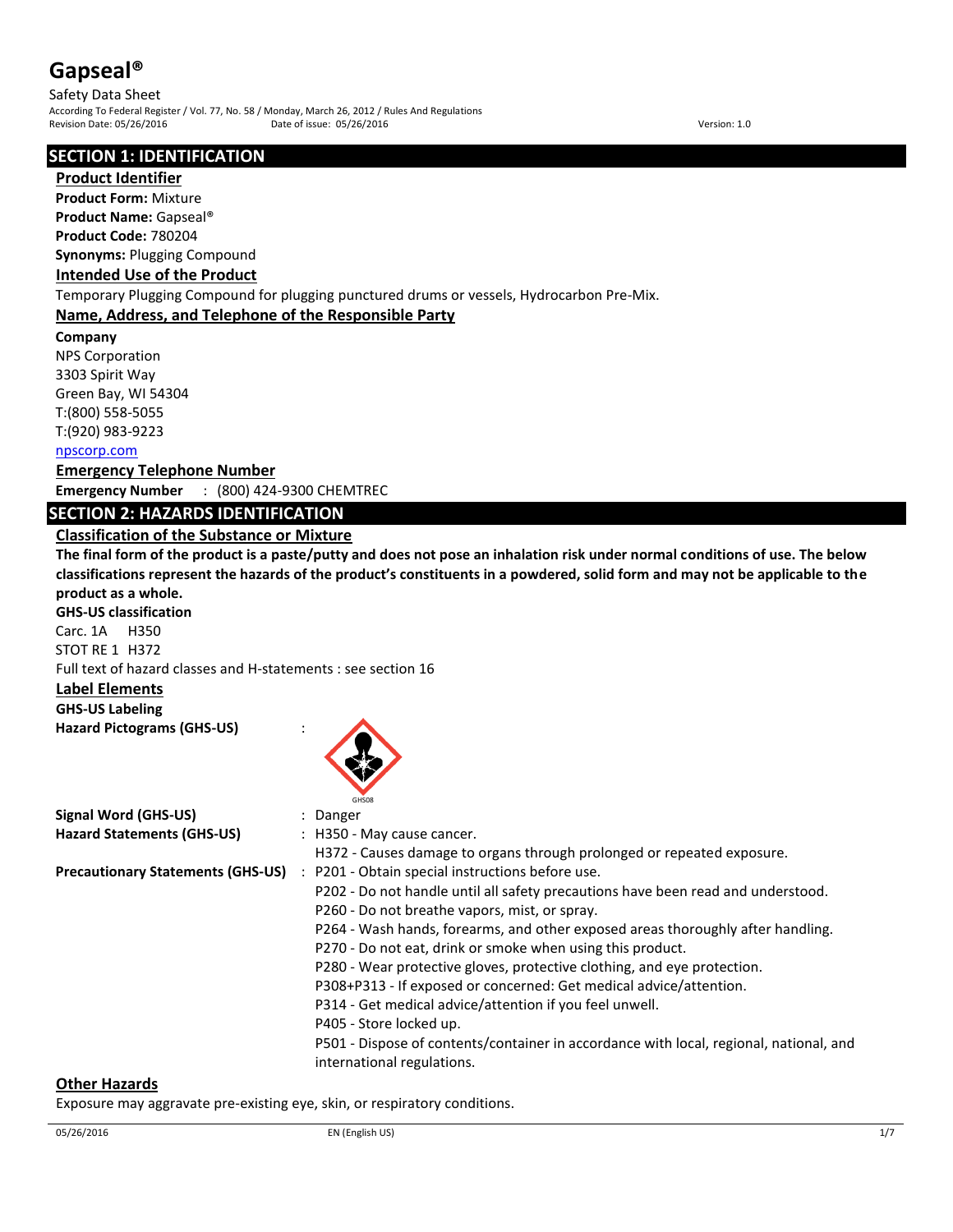Safety Data Sheet

According To Federal Register / Vol. 77, No. 58 / Monday, March 26, 2012 / Rules And Regulations

#### **Unknown Acute Toxicity (GHS-US)** Not available

## **SECTION 3: COMPOSITION/INFORMATION ON INGREDIENTS**

#### **Mixture**

| <b>Name</b> | <b>Product Identifier</b> | % (w/w)    | <b>GHS-US classification</b> |
|-------------|---------------------------|------------|------------------------------|
| Bentonite   | (CAS No) 1302-78-9        | $40 - 60$  | Not classified               |
| Quartz      | (CAS No) 14808-60-7       | $0.1 - 10$ | Carc. 1A, H350               |
|             |                           |            | STOT SE 3, H335              |
|             |                           |            | STOT RE 1, H372              |

The specific chemical identity and/or exact percentage of composition have been withheld as a trade secret [29 CFR 1910.1200]. Full text of H-phrases: see section 16

## **SECTION 4: FIRST AID MEASURES**

#### **Description of First-aid Measures**

**General:** Never give anything by mouth to an unconscious person. If you feel unwell, seek medical advice (show the label where possible).

**Inhalation:** When symptoms occur: go into open air and ventilate suspected area. Obtain medical attention if breathing difficulty persists.

**Skin Contact:** Remove contaminated clothing. Drench affected area with water for at least 15 minutes. Obtain medical attention if irritation develops or persists.

**Eye Contact:** Rinse cautiously with water for at least 15 minutes. Remove contact lenses, if present and easy to do. Continue rinsing. Obtain medical attention.

**Ingestion:** Rinse mouth. Do NOT induce vomiting. Obtain medical attention.

## **Most Important Symptoms and Effects Both Acute and Delayed**

**General:** May cause cancer. Causes damage to organs through prolonged or repeated exposure.

**Inhalation:** Prolonged exposure may cause irritation.

**Skin Contact:** Prolonged exposure may cause skin irritation.

**Eye Contact:** May cause slight irritation to eyes.

**Ingestion:** Ingestion may cause adverse effects.

**Chronic Symptoms:** May cause cancer. Repeated or prolonged exposure to respirable (airborne) crystalline silica dust will cause lung damage in the form of silicosis. Symptoms will include progressively more difficult breathing, cough, fever, and weight loss.

#### **Indication of Any Immediate Medical Attention and Special Treatment Needed**

If exposed or concerned, get medical advice and attention. If medical advice is needed, have product container or label at hand.

## **SECTION 5: FIRE-FIGHTING MEASURES**

#### **Extinguishing Media**

**Suitable Extinguishing Media:** Water spray, dry chemical, foam, carbon dioxide.

**Unsuitable Extinguishing Media:** Do not use a heavy water stream. Use of heavy stream of water may spread fire.

#### **Special Hazards Arising From the Substance or Mixture**

**Fire Hazard:** Not considered flammable but may burn at high temperatures.

**Explosion Hazard:** Product is not explosive.

**Reactivity:** Hazardous reactions will not occur under normal conditions.

#### **Advice for Firefighters**

**Precautionary Measures Fire:** Exercise caution when fighting any chemical fire.

**Firefighting Instructions:** Use water spray or fog for cooling exposed containers.

**Protection During Firefighting:** Do not enter fire area without proper protective equipment, including respiratory protection.

**Hazardous Combustion Products**:Not available

## **Reference to Other Sections**

Refer to section 9 for flammability properties.

## **SECTION 6: ACCIDENTAL RELEASE MEASURES**

#### **Personal Precautions, Protective Equipment and Emergency Procedures**

**General Measures:** Do not breathe vapor, mist or spray. Do not get in eyes, on skin, or on clothing. Do not handle until all safety precautions have been read and understood.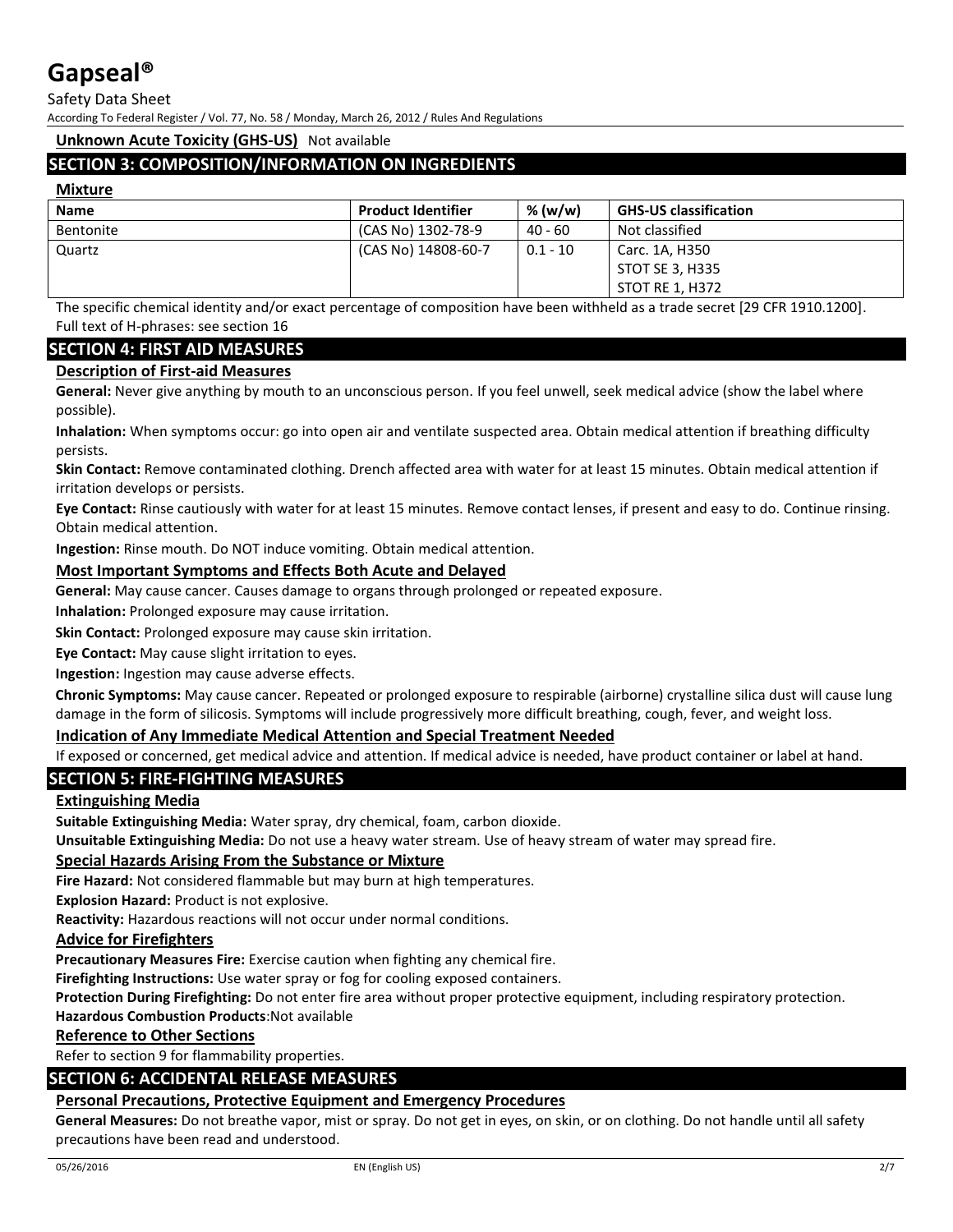Safety Data Sheet

According To Federal Register / Vol. 77, No. 58 / Monday, March 26, 2012 / Rules And Regulations

## **For Non-Emergency Personnel**

**Protective Equipment:** Use appropriate personal protection equipment (PPE).

**Emergency Procedures:** Evacuate unnecessary personnel.

#### **For Emergency Personnel**

**Protective Equipment:** Equip cleanup crew with proper protection.

**Emergency Procedures:** Upon arrival at the scene, a first responder is expected to recognize the presence of dangerous goods, protect oneself and the public, secure the area, and call for the assistance of trained personnel as soon as conditions permit. Ventilate area.

## **Environmental Precautions**

Prevent entry to sewers and public waters.

## **Methods and Materials for Containment and Cleaning Up**

**For Containment:** Contain any spills with dikes or absorbents to prevent migration and entry into sewers or streams. **Methods for Cleaning Up:** Clean up spills immediately and dispose of waste safely. Transfer spilled material to a suitable container for disposal. Contact competent authorities after a spill.

## **Reference to Other Sections**

See Section 8 for exposure controls and personal protection and Section 13 for disposal considerations.

## **SECTION 7: HANDLING AND STORAGE**

## **Precautions for Safe Handling**

**Precautions for Safe Handling:** Wash hands and other exposed areas with mild soap and water before eating, drinking or smoking and when leaving work. Obtain special instructions before use. Do not handle until all safety precautions have been read and understood. Do not breathe dust/fume/gas/mist/vapors/spray. Avoid contact with eyes, skin and clothing.

**Hygiene Measures:** Handle in accordance with good industrial hygiene and safety procedures.

## **Conditions for Safe Storage, Including Any Incompatibilities**

**Technical Measures:** Comply with applicable regulations.

**Storage Conditions:** Keep container closed when not in use. Store in a dry, cool place. Keep/Store away from direct sunlight,

extremely high or low temperatures and incompatible materials.

**Incompatible Materials:** Strong acids, strong bases, strong oxidizers.

#### **Specific End Use(s)**

Temporary Plugging Compound for plugging punctured drums or vessels, Hydrocarbon Pre-Mix.

## **SECTION 8: EXPOSURE CONTROLS/PERSONAL PROTECTION**

#### **Control Parameters**

For substances listed in section 3 that are not listed here, there are no established Exposure limits from the manufacturer, supplier, importer, or the appropriate advisory agency including: ACGIH (TLV), AIHA (WEEL), NIOSH (REL), OSHA (PEL), Canadian provincial governments, or the Mexican government

| Quartz (14808-60-7)                |                                      |                                                                           |
|------------------------------------|--------------------------------------|---------------------------------------------------------------------------|
| Mexico                             | OEL TWA (mg/m <sup>3</sup> )         | 0.1 mg/m <sup>3</sup> (respirable fraction)                               |
| <b>USA ACGIH</b>                   | ACGIH TWA $(mg/m3)$                  | 0.025 mg/m <sup>3</sup> (respirable fraction)                             |
| <b>USA ACGIH</b>                   | <b>ACGIH chemical category</b>       | A2 - Suspected Human Carcinogen                                           |
| <b>USA OSHA</b>                    | OSHA PEL (STEL) (mg/m <sup>3</sup> ) | 250 mppcf/%SiO <sub>2</sub> +5, 10mg/m <sup>3</sup> /%SiO <sub>2</sub> +2 |
| <b>USA NIOSH</b>                   | NIOSH REL (TWA) (mg/m <sup>3</sup> ) | 0.05 mg/m <sup>3</sup> (respirable dust)                                  |
| <b>USA IDLH</b>                    | US IDLH $(mg/m3)$                    | 50 mg/m <sup>3</sup> (respirable dust)                                    |
| <b>Alberta</b>                     | OEL TWA (mg/m <sup>3</sup> )         | 0.025 mg/m <sup>3</sup> (respirable particulate)                          |
| <b>British Columbia</b>            | OEL TWA (mg/m <sup>3</sup> )         | $0.025$ mg/m <sup>3</sup> (respirable)                                    |
| <b>Manitoba</b>                    | OEL TWA (mg/m <sup>3</sup> )         | 0.025 mg/m <sup>3</sup> (respirable fraction)                             |
| <b>New Brunswick</b>               | OEL TWA $(mg/m3)$                    | $0.1 \text{ mg/m}^3$ (respirable fraction)                                |
| <b>Newfoundland &amp; Labrador</b> | OEL TWA (mg/m <sup>3</sup> )         | 0.025 mg/m <sup>3</sup> (respirable fraction)                             |
| <b>Nova Scotia</b>                 | OEL TWA (mg/m <sup>3</sup> )         | 0.025 mg/m <sup>3</sup> (respirable fraction)                             |
| <b>Nunavut</b>                     | OEL TWA $(mg/m3)$                    | 0.1 mg/m <sup>3</sup> (respirable mass)                                   |
|                                    |                                      | 0.3 mg/m <sup>3</sup> (total mass)                                        |
| <b>Northwest Territories</b>       | OEL TWA (mg/m <sup>3</sup> )         | 0.05 mg/m <sup>3</sup> (respirable fraction)                              |
| <b>Ontario</b>                     | OEL TWA $(mg/m3)$                    | $0.10$ mg/m <sup>3</sup> (designated substances regulation-respirable)    |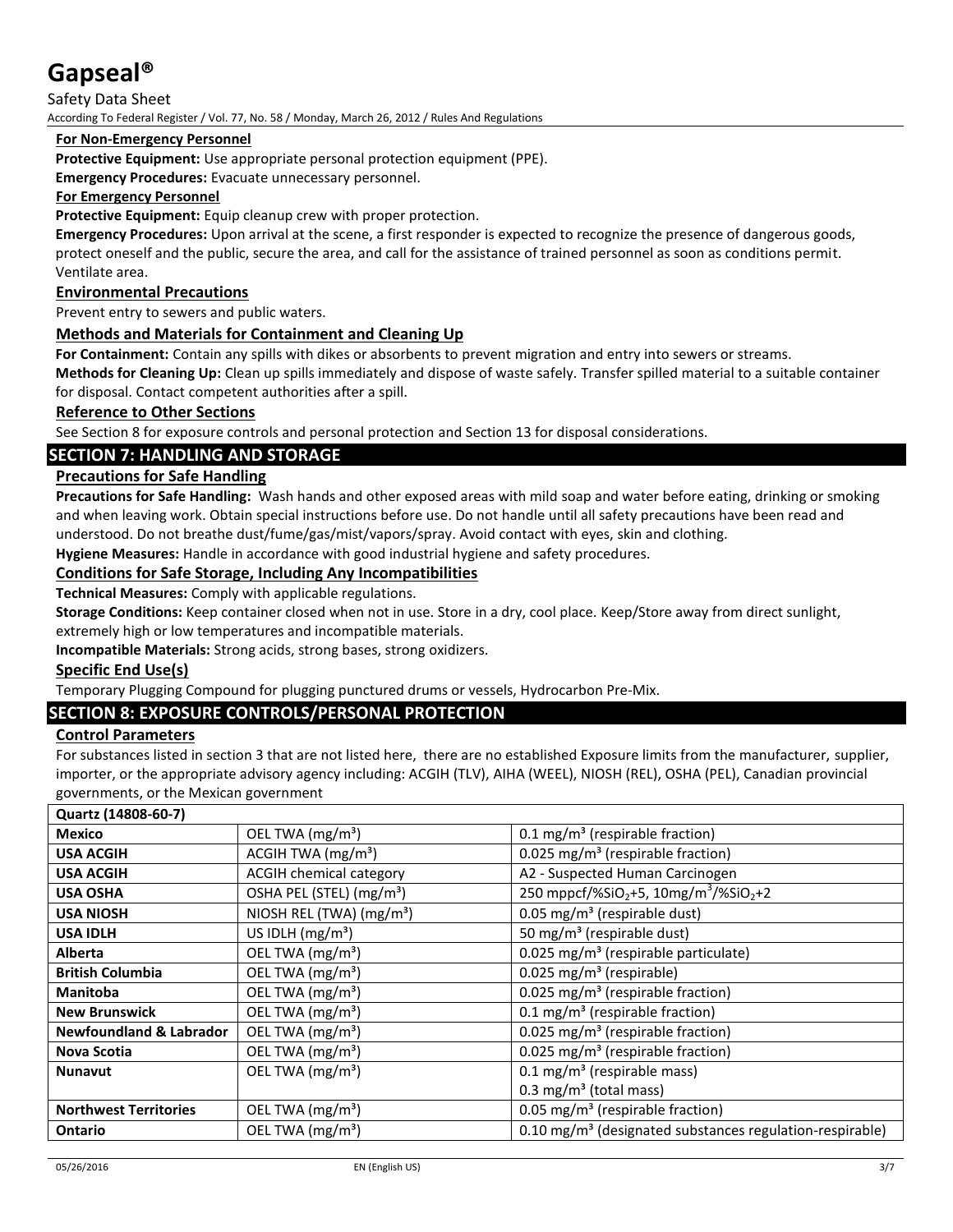#### Safety Data Sheet

According To Federal Register / Vol. 77, No. 58 / Monday, March 26, 2012 / Rules And Regulations

| <b>Prince Edward Island</b> | OEL TWA $(mg/m3)$ | 0.025 mg/m <sup>3</sup> (respirable fraction) |
|-----------------------------|-------------------|-----------------------------------------------|
| Québec                      | VEMP $(mg/m3)$    | $0.1 \text{ mg/m}^3$ (respirable dust)        |
| Saskatchewan                | OEL TWA $(mg/m3)$ | 0.05 mg/m <sup>3</sup> (respirable fraction)  |
| Yukon                       | OEL TWA $(mg/m3)$ | 300 particle/mL                               |

#### **Exposure Controls**

**Appropriate Engineering Controls:** Emergency eye wash fountains and safety showers should be available in the immediate vicinity of any potential exposure. Ensure adequate ventilation, especially in confined areas. Ensure all national/local regulations are observed.

**Personal Protective Equipment:** Gloves. Protective clothing. Protective goggles. Insufficient ventilation: wear respiratory protection.



**Materials for Protective Clothing:** Chemically resistant materials and fabrics.

**Hand Protection:** Wear protective gloves.

**Eye Protection:** Chemical safety goggles.

**Skin and Body Protection:** Wear suitable protective clothing.

**Respiratory Protection:** If exposure limits are exceeded or irritation is experienced, approved respiratory protection should be worn. In case of inadequate ventilation, oxygen deficient atmosphere, or where exposure levels are not known wear approved respiratory protection.

**Other Information:** When using, do not eat, drink or smoke

## **SECTION 9: PHYSICAL AND CHEMICAL PROPERTIES**

**Information on Basic Physical and Chemical Properties**

| <b>Physical State</b>                                    | Liquid                                                                |
|----------------------------------------------------------|-----------------------------------------------------------------------|
| Appearance                                               | Brown paste                                                           |
| Odor                                                     | Moldy                                                                 |
| <b>Odor Threshold</b>                                    | Not available                                                         |
| pH                                                       | Not available                                                         |
| <b>Evaporation Rate</b>                                  | Not available                                                         |
| <b>Melting Point</b>                                     | > 114 °C (Decomposes) (237.2 °F)                                      |
| <b>Freezing Point</b>                                    | Not available                                                         |
| <b>Boiling Point</b>                                     | Not available                                                         |
| <b>Flash Point</b>                                       | Not available                                                         |
| <b>Auto-ignition Temperature</b>                         | Not available                                                         |
| <b>Decomposition Temperature</b>                         | Not available                                                         |
| Flammability (solid, gas)                                | Not available                                                         |
| <b>Lower Flammable Limit</b>                             | Not available                                                         |
| <b>Upper Flammable Limit</b>                             | Not available                                                         |
| <b>Vapor Pressure</b>                                    | Not available                                                         |
| <b>Relative Vapor Density at 20 °C</b>                   | Not available                                                         |
| <b>Relative Density</b>                                  | Not available                                                         |
| <b>Specific Gravity</b>                                  | Not available                                                         |
| Solubility                                               | Not available                                                         |
| <b>Partition Coefficient: N-Octanol/Water</b>            | Not available                                                         |
| <b>Viscosity</b>                                         | Not available                                                         |
| <b>Explosion Data - Sensitivity to Mechanical Impact</b> | Not expected to present an explosion hazard due to mechanical impact. |
| <b>Explosion Data - Sensitivity to Static Discharge</b>  | Not expected to present an explosion hazard due to static discharge.  |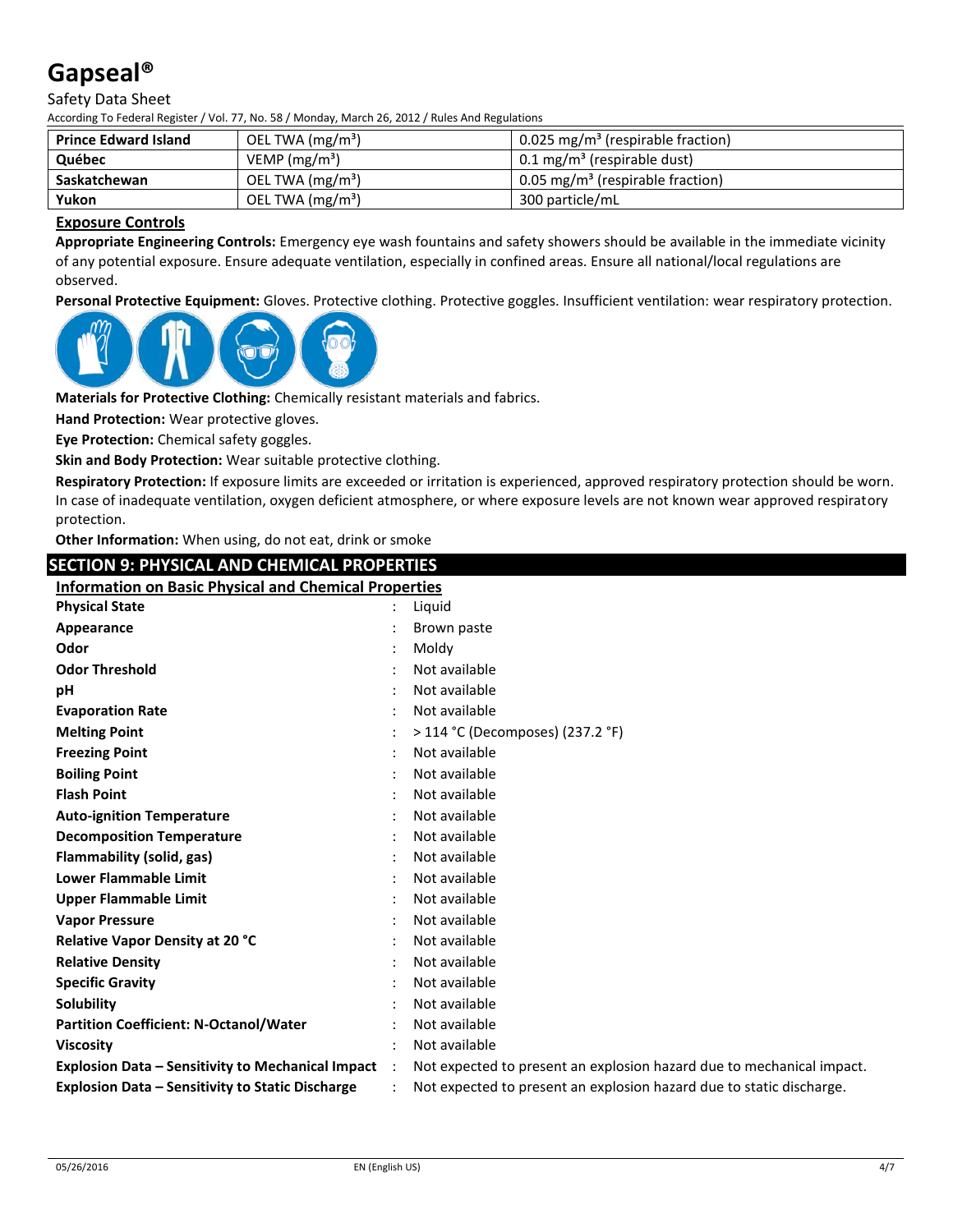Safety Data Sheet

According To Federal Register / Vol. 77, No. 58 / Monday, March 26, 2012 / Rules And Regulations

## **SECTION 10: STABILITY AND REACTIVITY**

**Reactivity:** Hazardous reactions will not occur under normal conditions.

**Chemical Stability:** Stable under recommended handling and storage conditions (see section 7).

**Possibility of Hazardous Reactions:** Hazardous polymerization will not occur.

**Conditions to Avoid:** Direct sunlight, extremely high or low temperatures, and incompatible materials.

**Incompatible Materials:** Strong acids, strong bases, strong oxidizers.

**Hazardous Decomposition Products:** None known.

#### **SECTION 11: TOXICOLOGICAL INFORMATION**

#### **Information on Toxicological Effects - Product**

**Acute Toxicity:** Not classified

**LD50 and LC50 Data:** Not available

**Skin Corrosion/Irritation:** Not classified

**Serious Eye Damage/Irritation:** Not classified

**Respiratory or Skin Sensitization:** Not classified

**Germ Cell Mutagenicity:** Not classified

**Teratogenicity:** Not available

**Carcinogenicity:** May cause cancer.

**Specific Target Organ Toxicity (Repeated Exposure):** Causes damage to organs through prolonged or repeated exposure.

**Reproductive Toxicity:** Not classified

**Specific Target Organ Toxicity (Single Exposure):** Not classified

**Aspiration Hazard:** Not classified

**Symptoms/Injuries After Inhalation:** Prolonged exposure may cause irritation.

**Symptoms/Injuries After Skin Contact:** Prolonged exposure may cause skin irritation.

**Symptoms/Injuries After Eye Contact:** May cause slight irritation to eyes.

**Symptoms/Injuries After Ingestion:** Ingestion may cause adverse effects.

**Chronic Symptoms:** May cause cancer. Repeated or prolonged exposure to respirable (airborne) crystalline silica dust will cause lung damage in the form of silicosis. Symptoms will include progressively more difficult breathing, cough, fever, and weight loss.

## **Information on Toxicological Effects - Ingredient(s)**

**LD50 and LC50 Data:**

| <b>LD50 Oral Rat</b><br>$>$ 5000 mg/kg<br>Quartz (14808-60-7)<br>LD50 Oral Rat<br>$>$ 5000 mg/kg<br><b>LD50 Dermal Rat</b><br>$>$ 5000 mg/kg | <b>Bentonite (1302-78-9)</b> |  |
|----------------------------------------------------------------------------------------------------------------------------------------------|------------------------------|--|
|                                                                                                                                              |                              |  |
|                                                                                                                                              |                              |  |
|                                                                                                                                              |                              |  |
|                                                                                                                                              |                              |  |
| Quartz (14808-60-7)                                                                                                                          |                              |  |
| <b>IARC Group</b>                                                                                                                            |                              |  |
| <b>National Toxicology Program (NTP) Status</b><br>Known Human Carcinogens.                                                                  |                              |  |
| <b>OSHA Hazard Communication Carcinogen List</b><br>In OSHA Hazard Communication Carcinogen list.                                            |                              |  |

## **SECTION 12: ECOLOGICAL INFORMATION**

#### **Toxicity**

**Ecology - General:** Not classified.

| Bentonite (1302-78-9)                |                                                                          |  |
|--------------------------------------|--------------------------------------------------------------------------|--|
| LC50 Fish 1                          | 19000 mg/l (Exposure time: 96 h - Species: Oncorhynchus mykiss [static]) |  |
| <b>Persistence and Degradability</b> |                                                                          |  |
| Gapseal <sup>®</sup>                 |                                                                          |  |
| <b>Persistence and Degradability</b> | Not established.                                                         |  |
| <b>Bioaccumulative Potential</b>     |                                                                          |  |
| Gapseal <sup>®</sup>                 |                                                                          |  |
| <b>Bioaccumulative Potential</b>     | Not established.                                                         |  |
| 05/26/2016                           | 5/7<br>EN (English US)                                                   |  |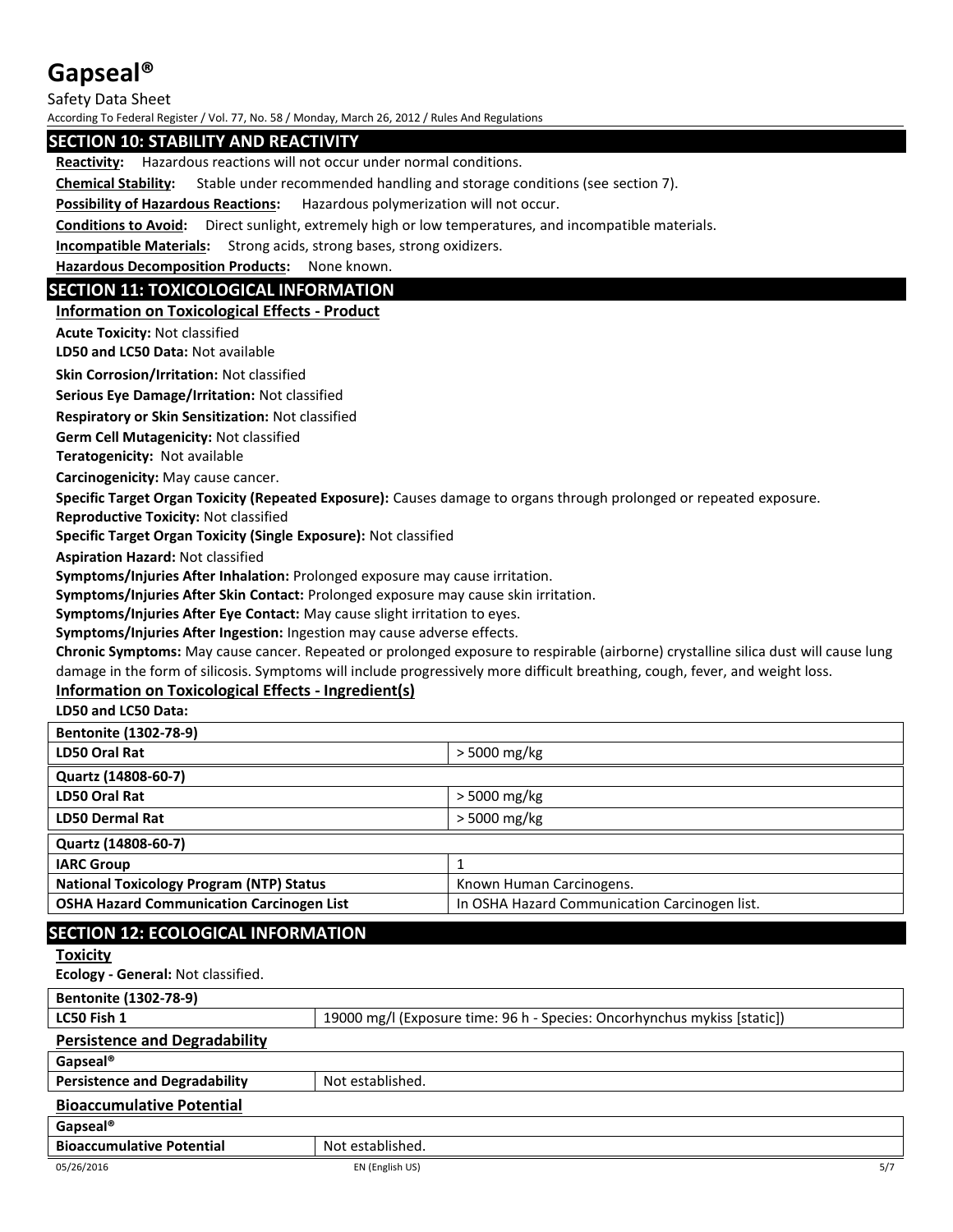Safety Data Sheet

According To Federal Register / Vol. 77, No. 58 / Monday, March 26, 2012 / Rules And Regulations

#### **Mobility in Soil** Not available

#### **Other Adverse Effects**

**Other Information:** Avoid release to the environment.

## **SECTION 13: DISPOSAL CONSIDERATIONS**

**Waste Disposal Recommendations:** Dispose of contents/container in accordance with local, regional, national, and international regulations

**Additional Information:** Container may remain hazardous when empty. Continue to observe all precautions.

**Ecology – Waste Materials:** Avoid release to the environment.

#### **SECTION 14: TRANSPORT INFORMATION**

**In Accordance with DOT** Not regulated for transport **In Accordance with IMDG** Not regulated for transport **In Accordance with IATA** Not regulated for transport **In Accordance with TDG** Not regulated for transport

## **SECTION 15: REGULATORY INFORMATION**

#### **US Federal Regulations**

**Gapseal®**

**SARA Section 311/312 Hazard Classes** Delayed (chronic) health hazard

**Bentonite (1302-78-9)**

Listed on the United States TSCA (Toxic Substances Control Act) inventory

**Quartz (14808-60-7)**

Listed on the United States TSCA (Toxic Substances Control Act) inventory

#### **US State Regulations**

**Quartz (14808-60-7)**

| U.S. - California - Proposition 65 - Carcinogens List | WARNING: This product contains chemicals known to the State of |
|-------------------------------------------------------|----------------------------------------------------------------|
|                                                       | California to cause cancer.                                    |

#### **Quartz (14808-60-7)**

U.S. - Massachusetts - Right To Know List

U.S. - New Jersey - Right to Know Hazardous Substance List

U.S. - Pennsylvania - RTK (Right to Know) List

#### **Canadian Regulations**

#### **Gapseal®**

WHMIS Classification **Class D** Division 2 Subdivision A - Very toxic material causing other toxic effects



| <b>Bentonite (1302-78-9)</b>                            |                                                                                    |  |  |
|---------------------------------------------------------|------------------------------------------------------------------------------------|--|--|
| Listed on the Canadian DSL (Domestic Substances List)   |                                                                                    |  |  |
| <b>WHMIS Classification</b>                             | Uncontrolled product according to WHMIS classification criteria                    |  |  |
| Quartz (14808-60-7)                                     |                                                                                    |  |  |
| Listed on the Canadian DSL (Domestic Substances List)   |                                                                                    |  |  |
| Listed on the Canadian IDL (Ingredient Disclosure List) |                                                                                    |  |  |
| <b>IDL Concentration 1%</b>                             |                                                                                    |  |  |
| <b>WHMIS Classification</b>                             | Class D Division 2 Subdivision A - Very toxic material causing other toxic effects |  |  |
|                                                         | Class D Division 2 Subdivision B - Toxic material causing other toxic effects      |  |  |

This product has been classified in accordance with the hazard criteria of the Controlled Products Regulations (CPR) and the SDS contains all of the information required by CPR.